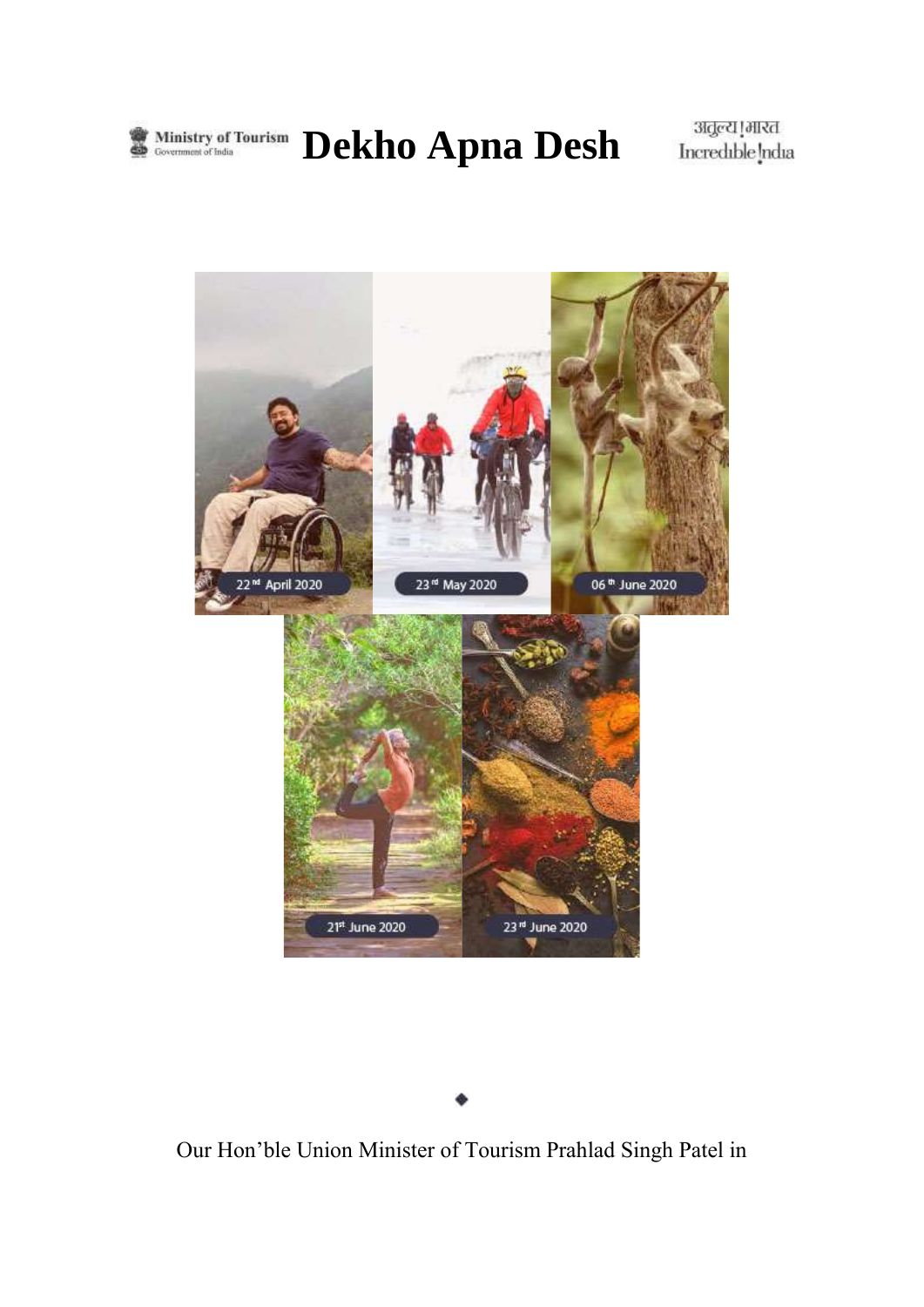January 2020, has launched the 'Dekho Apna Desh' campaign at Konark, Odisha, in accordance with Prime Minister Narendra Modi's appeal to travel to at least 15 destinations by the year 2022, to promote domestic tourism and help develop local economies, made on August 15, 2019. Under this campaign, the Ministry of Tourism has organised a series of webinars on various cities, states, cultures, heritage, wildlife, adventure, etc. The objective of this webinar series is to create awareness about and promote various tourism destinations of India – including the lesser known destinations and lesser known facets of popular destinations.

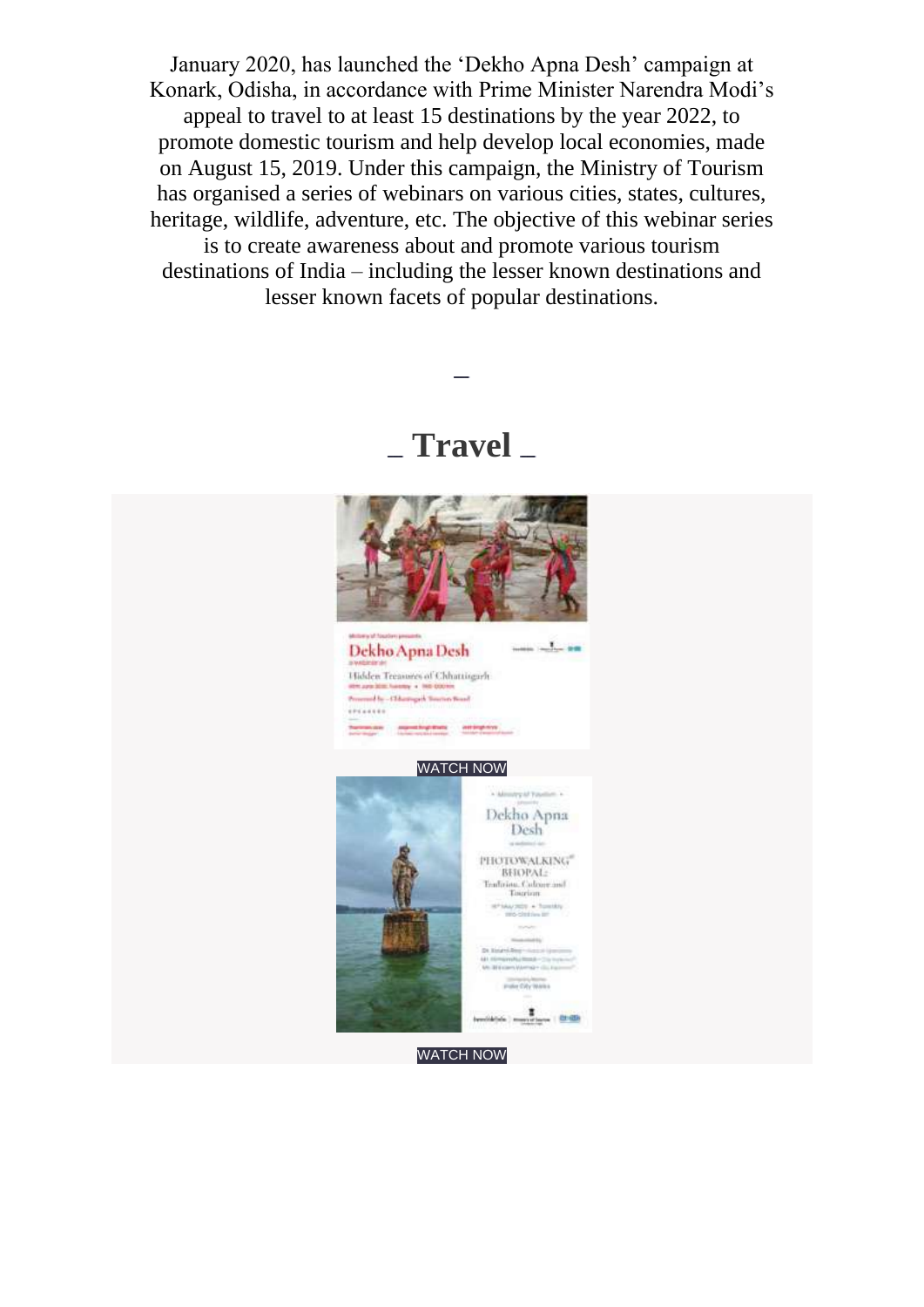

[WATCH](https://youtu.be/dsO0tH4DHnk) NOW

City of [Cities](https://youtu.be/LWlBc8F_Us4) - Delhi's [Personal](https://youtu.be/LWlBc8F_Us4) Diary

#### [WATCH](https://youtu.be/LWlBc8F_Us4) NOW

[Kolkata](https://youtu.be/Wj_Umg4NkmQ) - A [Confluence](https://youtu.be/Wj_Umg4NkmQ) of Cultures

#### [WATCH](https://youtu.be/Wj_Umg4NkmQ) NOW

[Mysuru](https://youtu.be/Ad0jn0qHNag) - Craft Caravan of [Karnataka](https://youtu.be/Ad0jn0qHNag)

#### [WATCH](https://youtu.be/Ad0jn0qHNag) NOW

[Ladakh](https://youtu.be/URhQ32I_wJ0) - Explore the [Unexplored](https://youtu.be/URhQ32I_wJ0)

#### [WATCH](https://youtu.be/URhQ32I_wJ0) NOW

[Odisha](https://youtu.be/iKsvlx_Vr5k) - India's Best Kept [Secret!](https://youtu.be/iKsvlx_Vr5k)

#### [WATCH](https://youtu.be/iKsvlx_Vr5k) NOW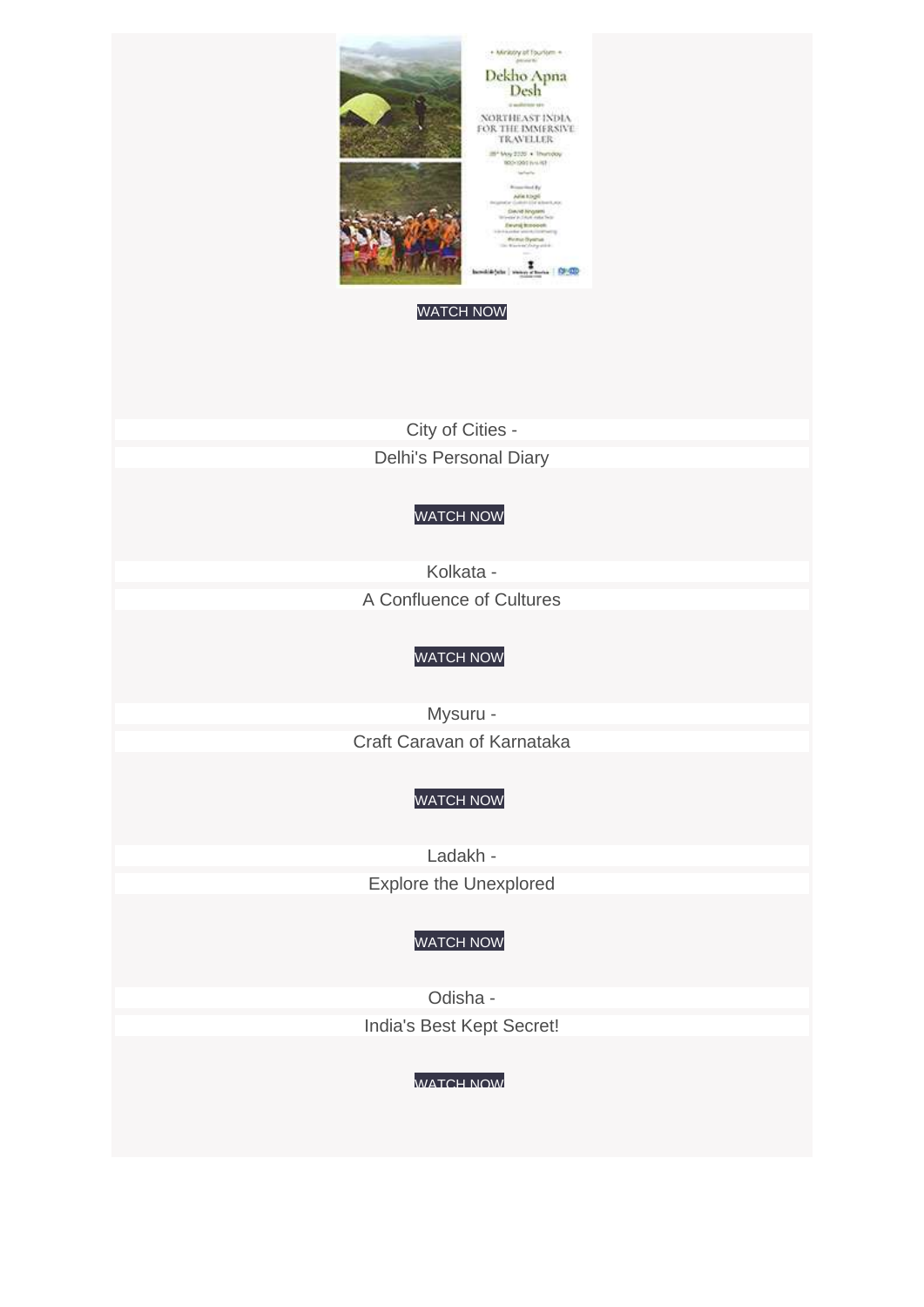Bengal by the [Himalayas](https://youtu.be/KW8Gda6QYdc)

#### [WATCH](https://youtu.be/KW8Gda6QYdc) NOW

[Himachal](https://youtu.be/y_Jgu5cJOLY) - [Around](https://youtu.be/y_Jgu5cJOLY) the Next Bend

#### [WATCH](https://youtu.be/y_Jgu5cJOLY) NOW

[Uttarakhand](https://youtu.be/SoM1q95uJ-0) - Simply [heaven](https://youtu.be/SoM1q95uJ-0)

#### [WATCH](https://youtu.be/SoM1q95uJ-0) NOW

Exploring [Pondicherry's](https://youtu.be/0djea3xPkD0) French [quarter](https://youtu.be/0djea3xPkD0) - French [Connections](https://youtu.be/0djea3xPkD0)

#### [WATCH](https://youtu.be/0djea3xPkD0) NOW

[Haryana](https://youtu.be/FD8skKPyrsA) - Culture, Cuisine & Tourism

#### [WATCH](https://youtu.be/FD8skKPyrsA) NOW

Goa - [Crucible](https://youtu.be/iBcEkl4vcGg) of Culture

#### [WATCH](https://youtu.be/iBcEkl4vcGg) NOW

Punjab - Beyond The [Brochure](https://youtu.be/rGUZ5yrF-Cw)

#### [WATCH](https://youtu.be/rGUZ5yrF-Cw) NOW

[Awadh](https://youtu.be/RlOg5jlEWy0) Ki Sair

#### [WATCH](https://youtu.be/RlOg5jlEWy0) NOW

[Photowalking](https://youtu.be/sTNVSIO_OxM) ®Varanasi: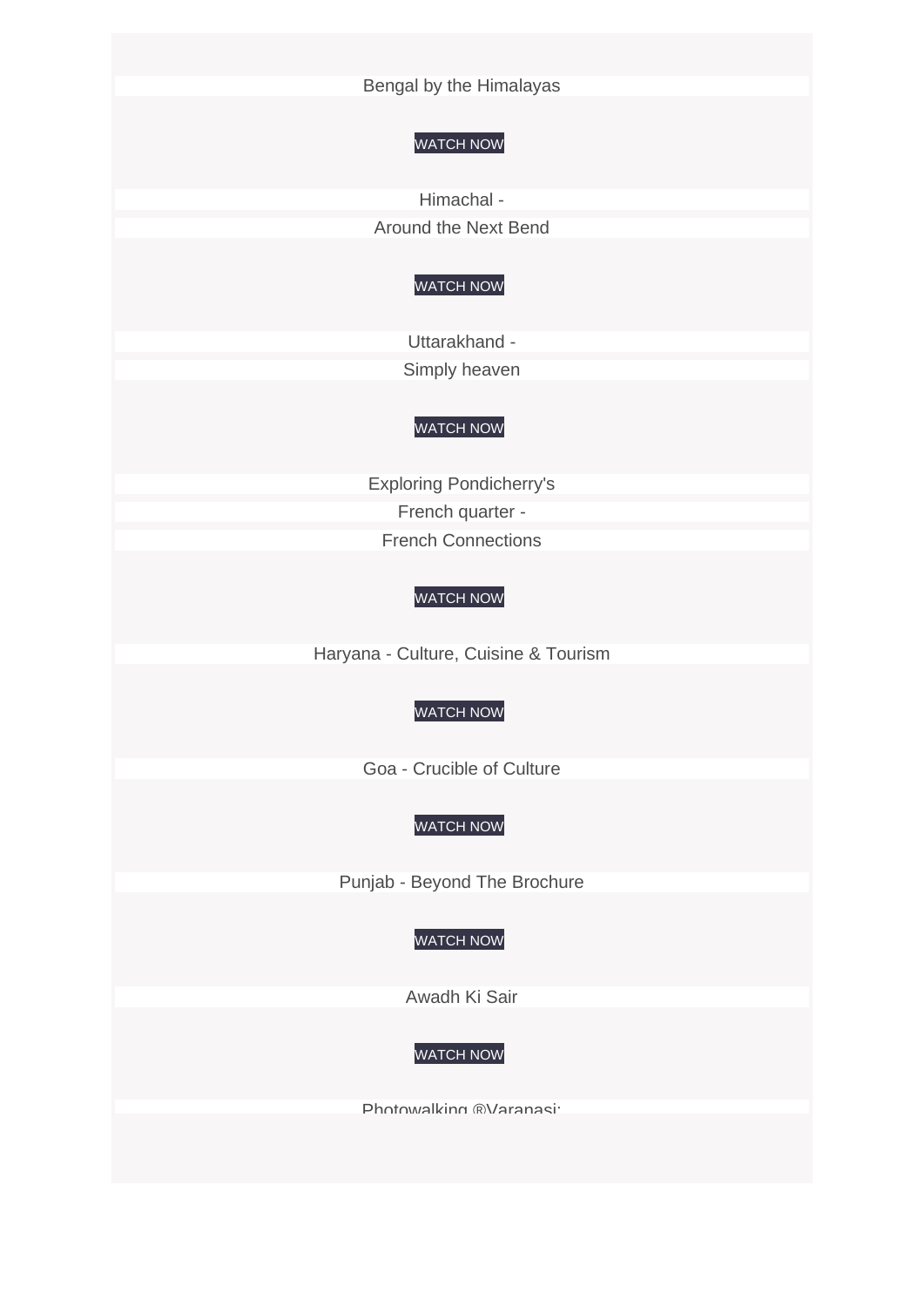[Sanskruti](https://youtu.be/sTNVSIO_OxM) & Vyanjan

#### [WATCH](https://youtu.be/sTNVSIO_OxM) NOW

[Exploring](https://youtu.be/vg1hKFg_I3k) River Nila

#### [WATCH](https://youtu.be/vg1hKFg_I3k) NOW

New Age Women in [Responsible](https://youtu.be/I-VBMvTzYpc) Tourism

#### [WATCH](https://youtu.be/I-VBMvTzYpc) NOW

Unlocking Travel & Tourism safely & [responsibly](https://www.youtube.com/watch?v=MulME-knv0Q&t=514s) during COVID: A healthcare [perspective](https://www.youtube.com/watch?v=MulME-knv0Q&t=514s)

#### [WATCH](https://www.youtube.com/watch?v=MulME-knv0Q&t=514s) NOW

Northeast India: [Experience](https://youtu.be/fMyC7P7Dbs4) the exclusive villages

[WATCH](https://youtu.be/fMyC7P7Dbs4) NOW

## **Wildlife**

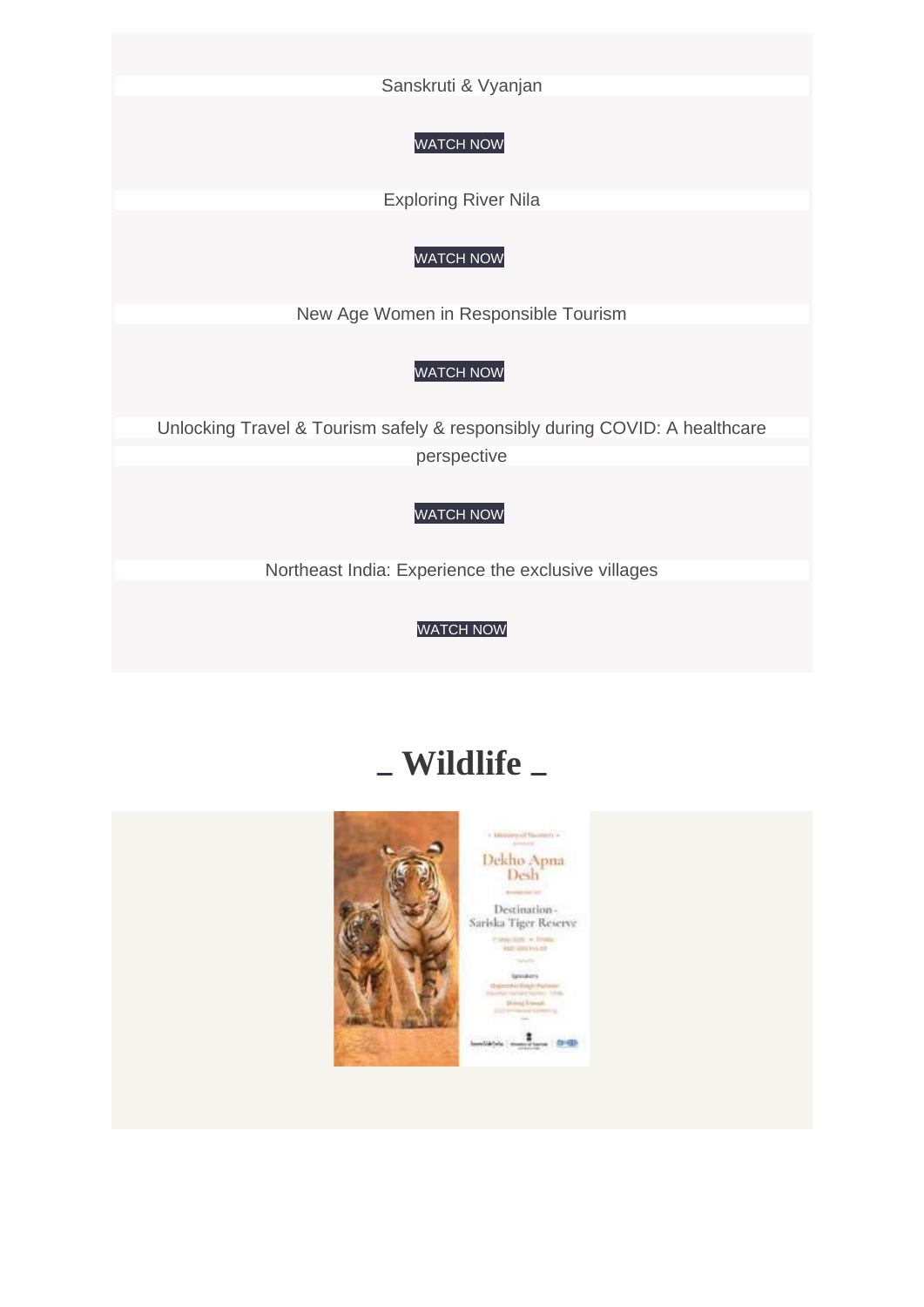

## **Adventure**

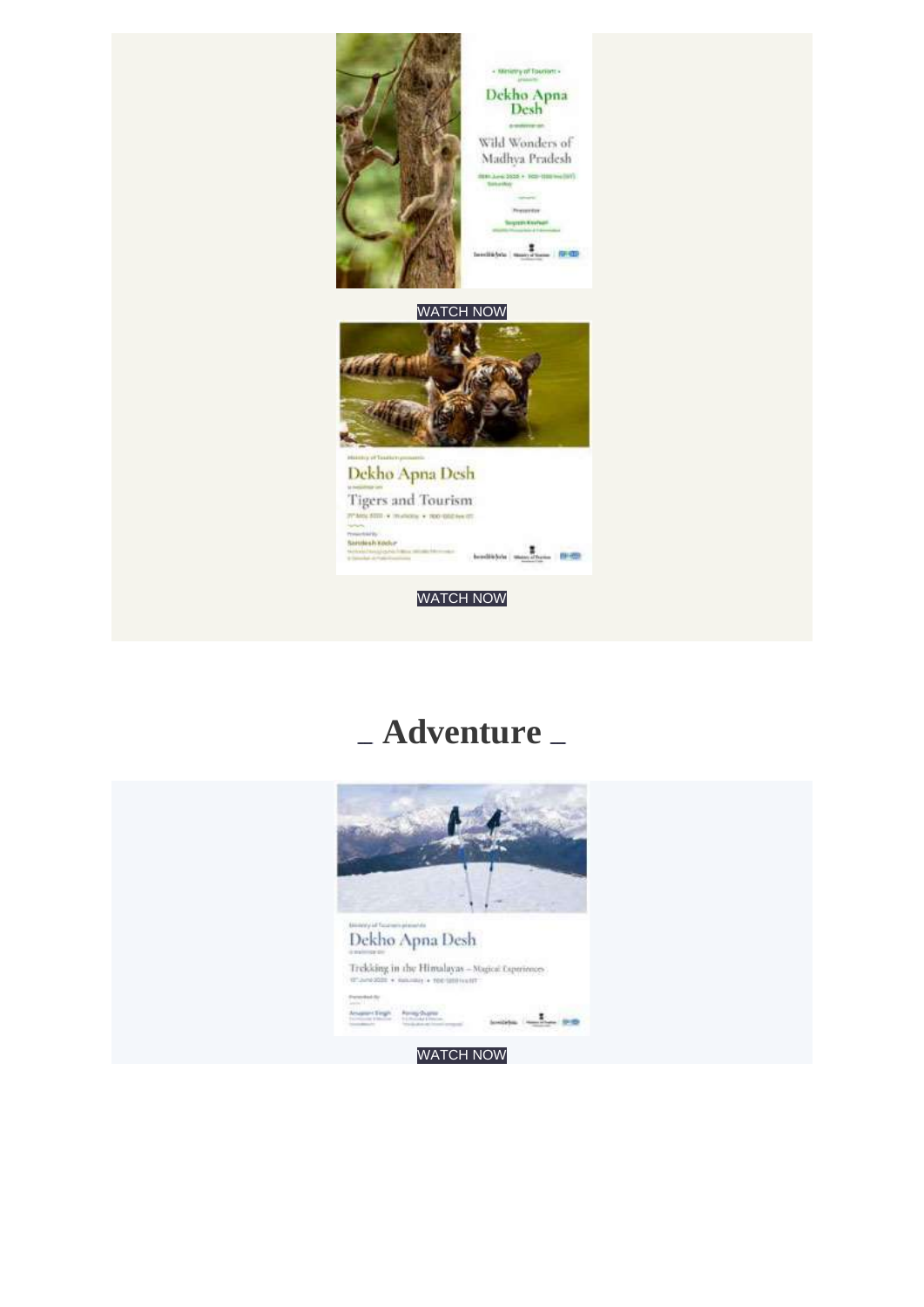

[WATCH](https://youtu.be/l6PQEEDZStM) NOW

Indian Motoring [Expedition](https://www.youtube.com/watch?v=wRfU1JfuQlU) (Driving Holidays)

#### [WATCH](https://www.youtube.com/watch?v=wRfU1JfuQlU) NOW

[BICYCLE](https://youtu.be/OgIlRghMlN8) TOURS - [Exploring](https://youtu.be/OgIlRghMlN8) India at the pace of a pedal

#### [WATCH](https://youtu.be/OgIlRghMlN8) NOW

India: A Golfers' [Paradise](https://youtu.be/MZXzuE30Zfg)

#### [WATCH](https://youtu.be/MZXzuE30Zfg) NOW

### **Wellness**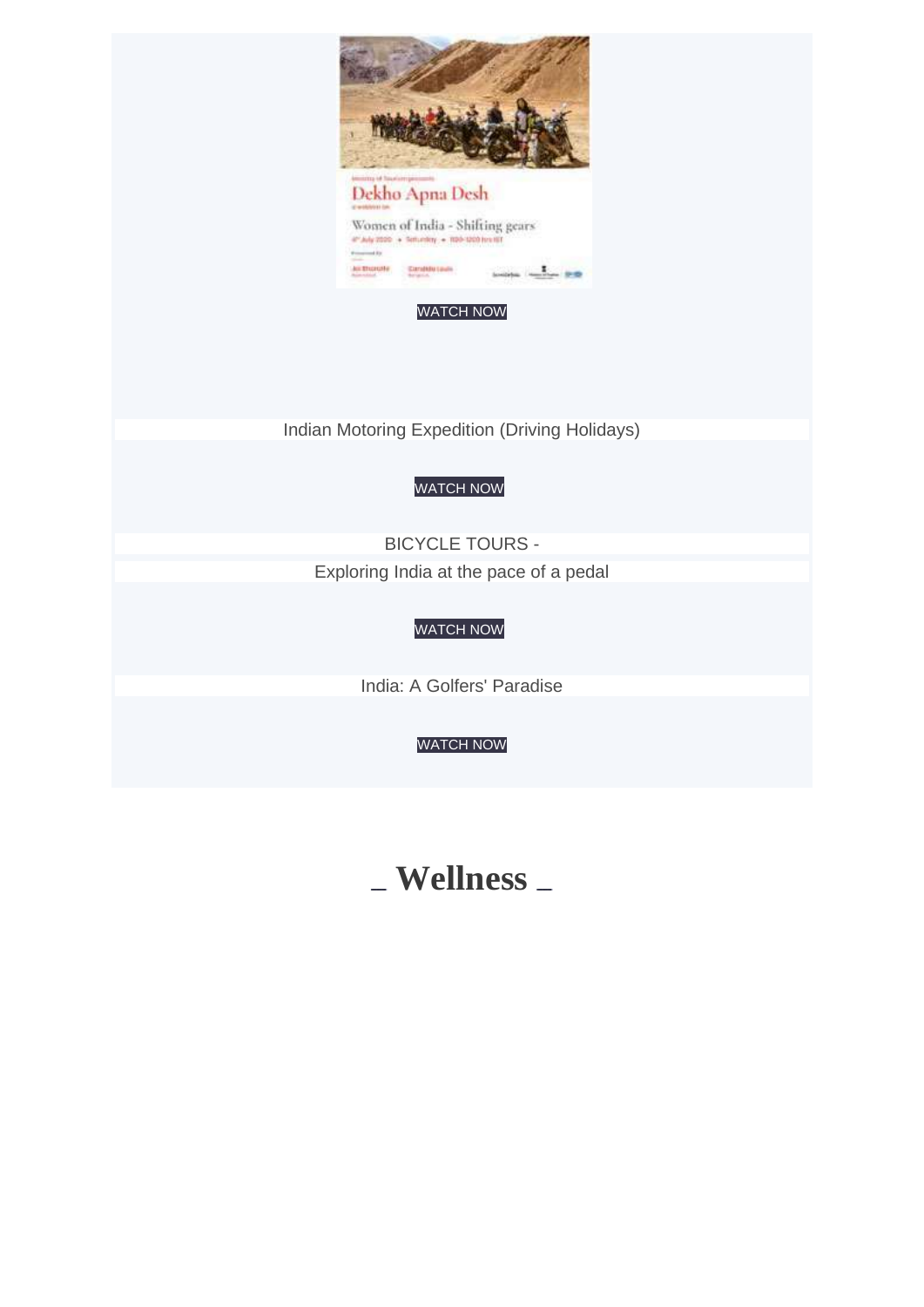

# **Culture And Heritage**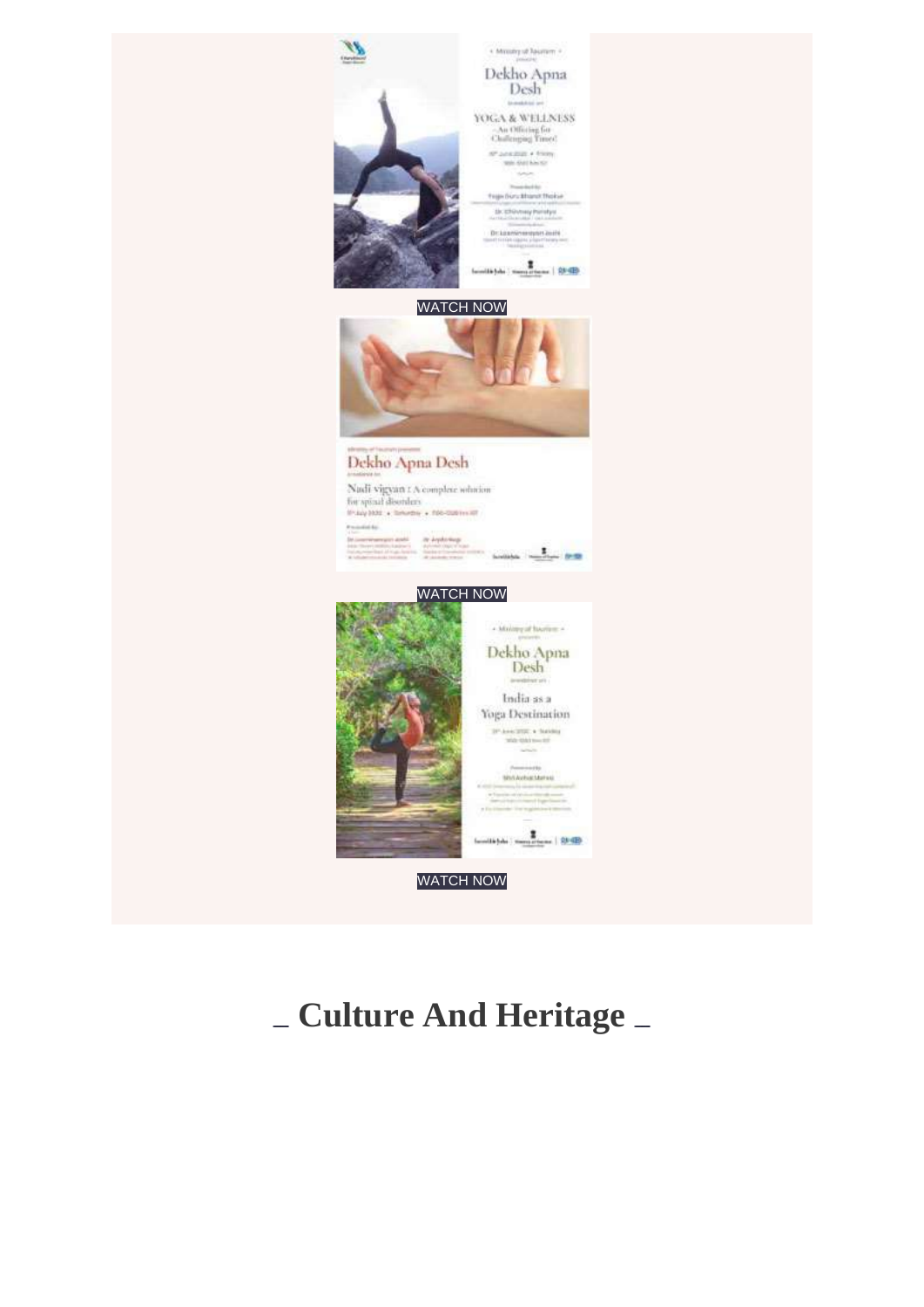

The [Monuments](https://youtu.be/vsPHz-mBkuk) Of [Mamallapuram](https://youtu.be/vsPHz-mBkuk) - Stories [Etched](https://youtu.be/vsPHz-mBkuk) in Stone

#### [WATCH](https://youtu.be/vsPHz-mBkuk) NOW

An epic [called](https://youtu.be/iIScfDT-8fI) India -